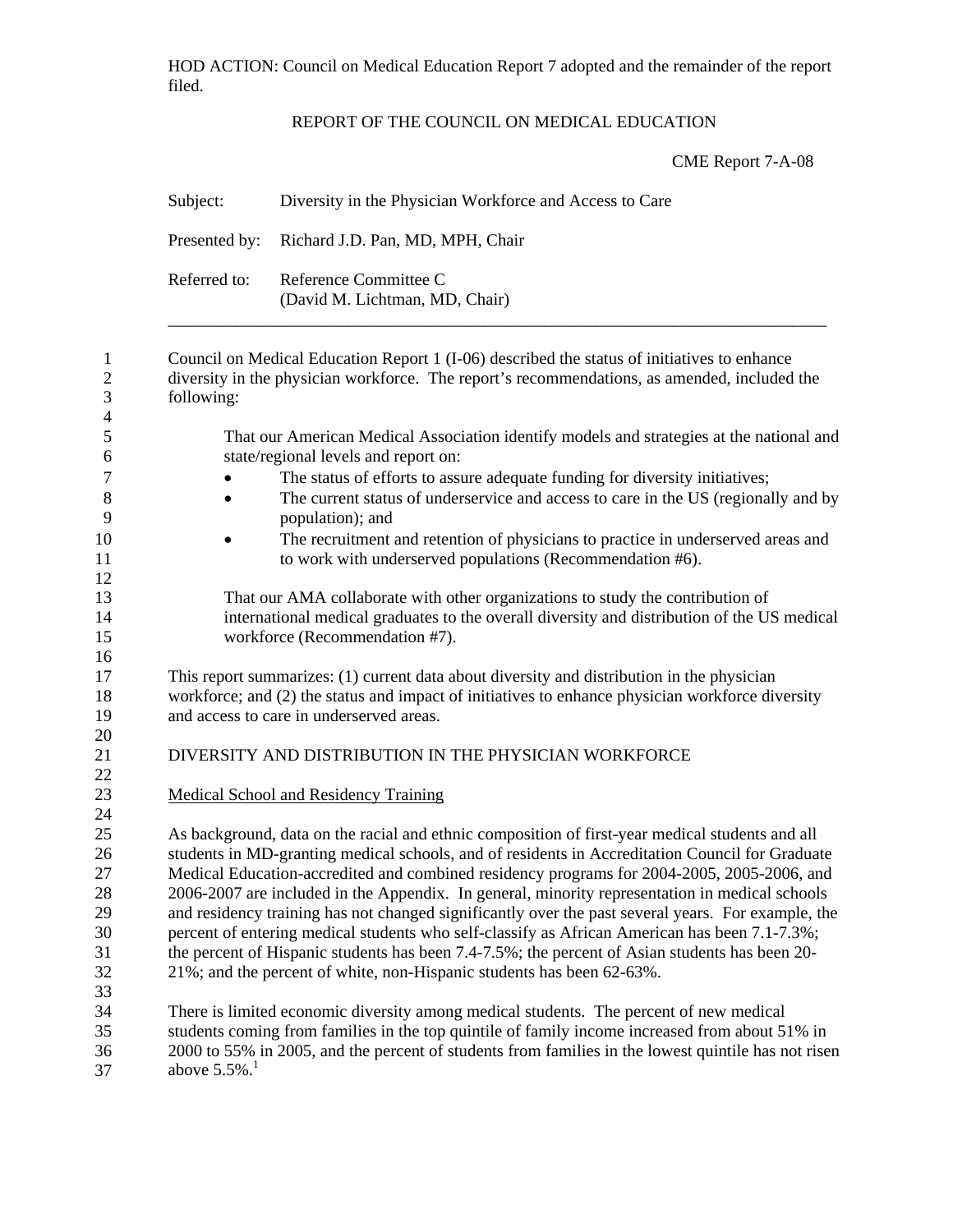| $\mathbf{1}$     | During academic years 2004-2005 to 2006-2007, in Accreditation Council for Graduate Medical               |
|------------------|-----------------------------------------------------------------------------------------------------------|
| $\overline{c}$   | Education (ACGME)-accredited and combined residency training programs, the percent of                     |
| 3                | African American resident physicians ranged from 5.2-5.6% and the percent of Hispanic residents           |
| $\overline{4}$   | ranged from 6.2-6.7%. During 2006-2007, about 27% of all residents were international medical             |
| 5                | graduates (IMGs). <sup>2</sup> Data from the AMA Physician Masterfile for resident physicians enrolled in |
| $\boldsymbol{6}$ | graduate medical education between 1999 and 2005 allows the comparison of the racial/ethnic               |
| $\boldsymbol{7}$ | composition of US medical graduates (USMGs) and IMGs: Black (USMGs, 5.8%; IMGs, 4.8%),                    |
| $8\,$            | Asian (USMGs, 16.4%; IMGs, 44.7%), and Hispanic (USMGs, 5.0%; IMGs, 8.5%). <sup>3</sup>                   |
| 9                |                                                                                                           |
| 10               | <b>Physicians in Practice</b>                                                                             |
| 11               |                                                                                                           |
| 12               | The total number of US physicians involved in patient care in 2006 was 723,118. Of these,                 |
| 13               | 185,045 (25.6%) were IMGs. <sup>4</sup>                                                                   |
| 14               |                                                                                                           |
| 15               | Race/ethnicity is known for about 78% of the total physicians in the AMA Physician Masterfile.            |
| 16               | In 2006, 71.4% of these physicians were white, 15.8% were Asian, 6.4% were Hispanic, and                  |
| 17               | 4.5% were Black. <sup>4</sup>                                                                             |
| 18               |                                                                                                           |
| 19               | In 2006, the physician to population ratio (number of total physicians per 100,000 population) in         |
| 20               | the US was 303. This average conceals a large variation across states. There were fewer than              |
| 21               | 250 physicians per 100,000 population in 12 states (Alabama, Arizona, Arkansas, Georgia, Idaho,           |
| 22               | Indiana, Iowa, Mississippi, Nevada, Oklahoma, Texas, and Wyoming.) In contrast, there were                |
| 23               | more than 350 physicians per 100,000 in 8 states (Connecticut, Hawaii, Maryland, Massachusetts,           |
| 24               | New York, Rhode Island, Vermont) and the District of Columbia. <sup>4</sup>                               |
| 25               |                                                                                                           |
| 26               | There also is considerable intra-state variation in physician availability. There are medically           |
| 27               | underserved areas even in states with a relatively high physician to population ratio. <sup>5</sup>       |
| 28               |                                                                                                           |
| 29               | STATUS OF INITIATIVES TO ENHANCE WORKFORCE DIVERSITY AND ENHANCE                                          |
| 30               | ACCESS TO CARE IN UNDERSERVED AREAS                                                                       |
| 31               |                                                                                                           |
| 32               | This report discusses three general mechanisms that are being used to enhance workforce                   |
| 33               | diversity and access to care in underserved areas:                                                        |
| 34               |                                                                                                           |
| 35               | (1) pipeline programs to prepare a diverse pool of applicants to medical school;                          |
| 36               | (2) funding programs that facilitate access to medical education for diverse populations and              |
| 37               | promote practice in underserved areas; and                                                                |
| 38               | (3) retention programs.                                                                                   |
| 39               |                                                                                                           |
| 40               | These categories are not mutually exclusive, as pipeline programs can be funded from the same             |
| 41               | general sources as access to care programs, and retention programs may involve financial                  |
| 42               | incentives. Since a link between workforce diversity and access to care for underserved                   |
| 43               | populations has been made both conceptually and empirically, $68$ this report considers the issues        |
| 44               | simultaneously.                                                                                           |
|                  |                                                                                                           |
| 45               |                                                                                                           |
| 46               | Developing the Pipeline to Medical School                                                                 |
| 47               |                                                                                                           |
| 48               | There are many examples of programs that have been successful in preparing minority and                   |
| 49               | economically-disadvantaged high school and college students for future education and health               |
| 50               | careers. <sup>9-12</sup> These programs take many forms, from summer enrichment or research programs for  |
| 51               | high school students that encourage college attendance <sup>9</sup> to postbaccalaureate re-applicant     |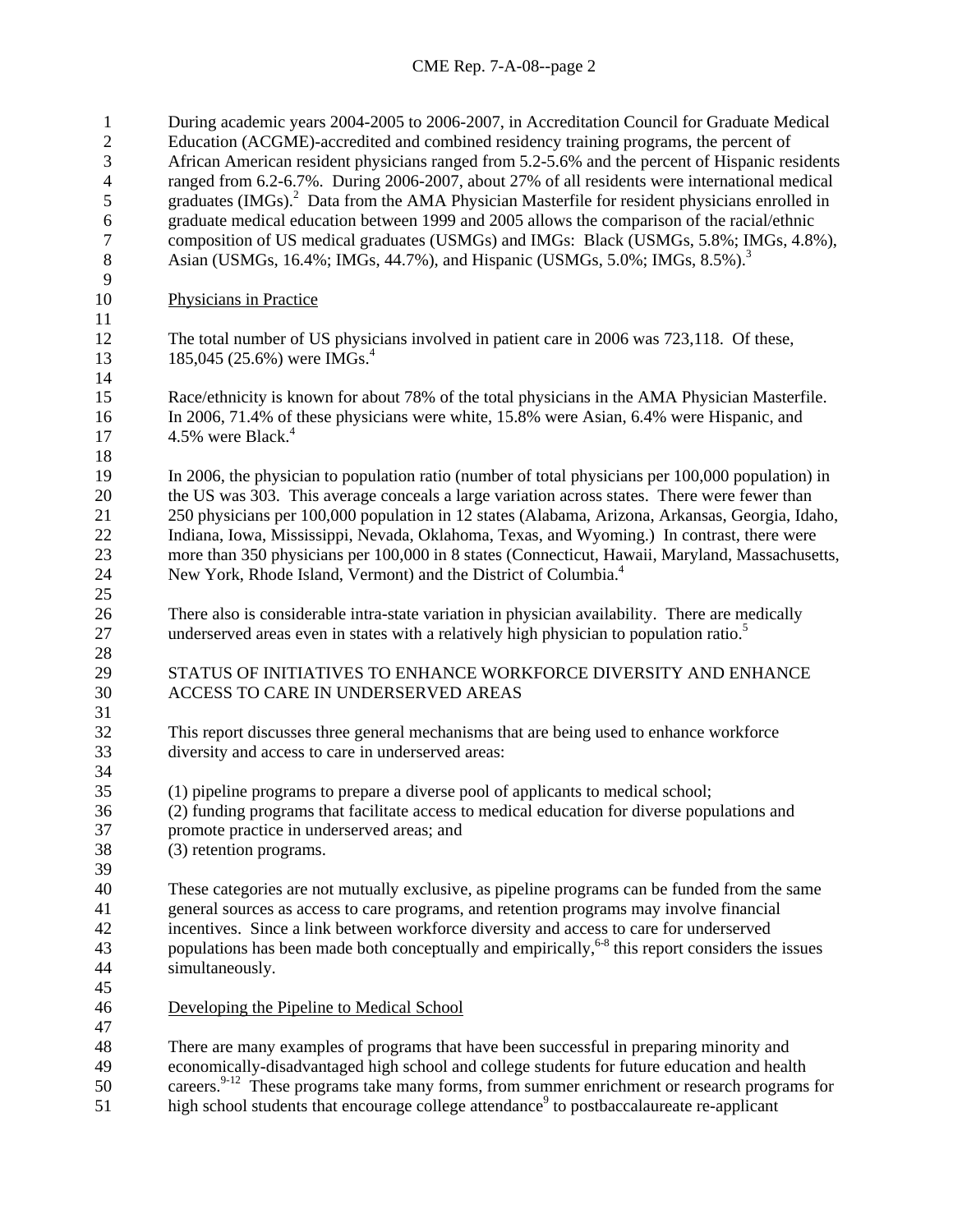programs for individuals who were not initially successful in obtaining admission to medical  $\frac{1}{11}$  There also is a combined BA-MD model, which pairs a medical school and a college in 1 2 3 an underserved area in Texas.13

5 Funding Programs for Facilitating Entry to Medicine for Diverse Populations and Practice in 6 Underserved Areas

Funding programs, in general, fall into two general categories: programs that support educational initiatives and programs that support individuals. Many of the programs describe above to enhance medical school diversity have been supported through federal funding programs.

12 13 14 15 16 17 18 19 20 21 22 The Special Health Career Opportunity Grant Program, first implemented in 1972, and its successor, the Health Careers Opportunity Program  $(HCOP)$ ,<sup>14</sup> have provided funding to medical schools and other health professions schools and public or private nonprofit health or educational entities (such as colleges/universities, junior colleges, state or local government health or education agencies, and health or education associations/organizations).<sup>15</sup> The goal of HCOP funding has been to recruit individuals from disadvantaged backgrounds for health professions training and assist them to enter training programs; provide counseling, mentoring and other services; and provide preliminary education and health research training.<sup>15</sup> As of the most recent HCOP grant cycle (FY2008), only four awards are anticipated, with a total program funding of about \$3.7 million, down from about \$24 million in  $1986$ <sup>16,17</sup>

23 24 25 26 27 Title VII of the Public Health Services Act authorizes discretionary funding for a variety of programs to facilitate the participation of underrepresented minorities in medicine.<sup>7</sup> These include the HCOP grant program described above, Centers of Excellence for medical and other health professions schools with underrepresented minority enrollments above the national average, and scholarships for disadvantaged students.<sup>7</sup>

29 30 31 32 33 34 Title VII also has supported medical school and residency training in primary care disciplines. These programs are aimed at encouraging physicians to practice in underserved areas.<sup>18</sup> The federal government, through the Health Resources and Services Administration, also has supported the Area Health Education Centers (AHECs). The AHEC program was started in 1972 with the goal of improving the supply, distribution, and retention of primary care physicians and others in underserved areas.<sup>19</sup>

36 37 38 39 40 41 42 43 The National Health Service Corps (NHSC) began in the early 1970s to place clinicians in underserved areas. Funding is through scholarship and loan repayment options. In its  $35<sup>th</sup>$  year (2007), the NHSC had over 4600 clinicians serving in rural and urban underserved areas.<sup>20</sup> In addition, a number of states and regions sponsor scholarship and loan repayment programs with the same goal. While there are centralized sources of information on federal and state programs, there is no central listing of programs sponsored by towns/cities, health systems, and other local funders. This makes it difficult for trainees to identify the range of funding sources that may be appropriate to their career plans.

44

28

35

4

45 46 47 48 As with HCOP, funding for some of these federal programs has decreased. In 2006, the Title VII Primary Care Medicine and Dentistry funding program was reduced more than  $50\%$ <sup>21</sup> and further cuts are in Title VII programs threatened yearly. AHECs are now mainly state funded. $^{22}$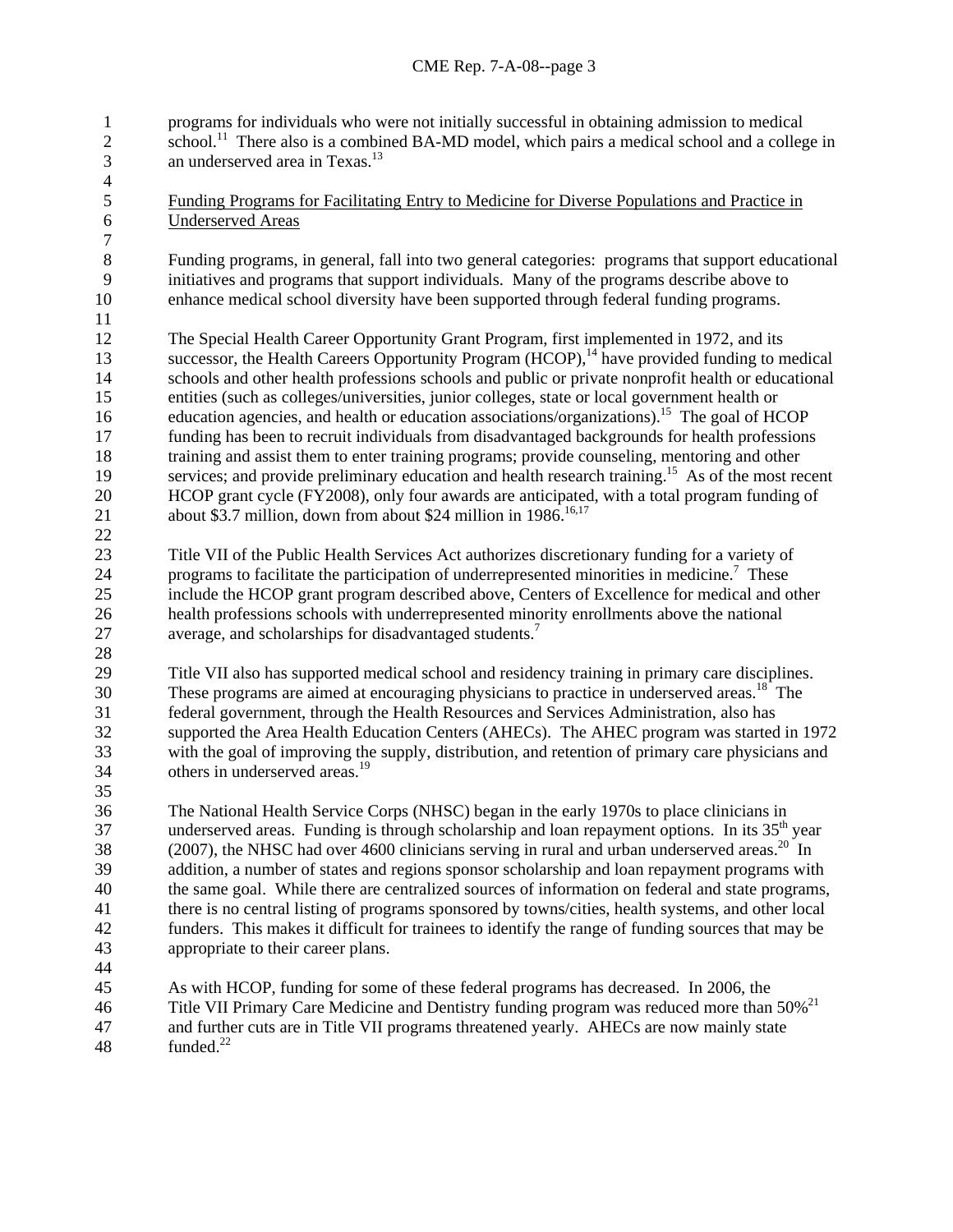1 Other Programs to Attract Physicians to Underserved Areas

In addition to funding, there are additional government programs aimed at enhancing access to care in underserved areas. The most direct is the J-1 visa waiver program. The largest program of this type, known as the Conrad 30, provides 30 slots per year to requesting states. This program allows non-citizen physicians who are in the US on a J-1 visa to remain if they work in an underserved area for three years.<sup>23</sup> There have been recent concerns expressed because the number of physicians initially entering the US on J-1 visas is decreasing.<sup>23</sup>

10 PROGRAM IMPACT

12 13 14 15 16 17 18 While the diversity of the population of physicians-in-training and in-practice is far from optimal, some of the programs described above have had positive results. Individual pipeline programs often report success in encouraging high school and college students to pursue further education and careers in the health professions, including medicine.<sup>9,10,13</sup> Data from the mid-1980s indicated that HCOP programs did enhance minority representation in medicine.<sup>14</sup> The presence of international medical graduates also contributes to the general diversity of the physician workforce.

20 21 22 23 24 25 26 27 28 29 30 31 Programs to enhance physician distribution to underserved areas also have had positive effects. There also are data indicating that Title VII programs increased the family physician workforce in rural and low income communities.<sup>18</sup> Loan repayment programs from the NHSC and the states have a high completion rate (over 90% for the NHSC) and tend to retain the majority of their physicians in underserved areas.<sup>20,24</sup> For example, a study done in 2000 found that 52% of NHSC clinicians were serving the underserved in some capacity 15 years after completion of their service commitment.<sup>20</sup> While international medical graduates are less likely than US graduates to practice in large and small rural areas, those IMGs that are present are more likely to be practicing in a designated Health Professions Shortage Area (HPSA).<sup>25</sup> IMGs have been shown to be critical in staffing the small rural Critical Access Hospitals.<sup>23</sup> The decreased use of the J-1 visa, however, is being associated with increased difficulties recruiting IMGs to practice in rural, underserved areas. $^{23}$ 

32 33

34

38

45

11

19

AMERICAN MEDICAL ASSOCIATION POLICY

35 36 37 Policy of our AMA supports increased diversity across all specialties in the physician workforce in the categories of race, ethnicity, gender, sexual orientation/gender identity, socioecomonic origin and persons with disabilities (Policy H-200.951, AMA Policy Database).

39 40 41 42 43 Policy also supports current programs to alleviate the maldistribution of physicians in the US (Policy H-200.954), through such things as incentive programs, including loan repayment, to encourage practice in underserved areas (Policy H-200.978). The scholarship and loan repayment programs of the NHSC should be specifically supported (Policy H-200.984).

44 SUMMARY

46 47 48 49 While the variety of programs to increase physician workforce diversity and expand access to care in rural areas have had some effect, results are far from optimal. The positive achievements are themselves threatened, since funding for a number of the programs described above has been eliminated, reduced or remains in jeopardy.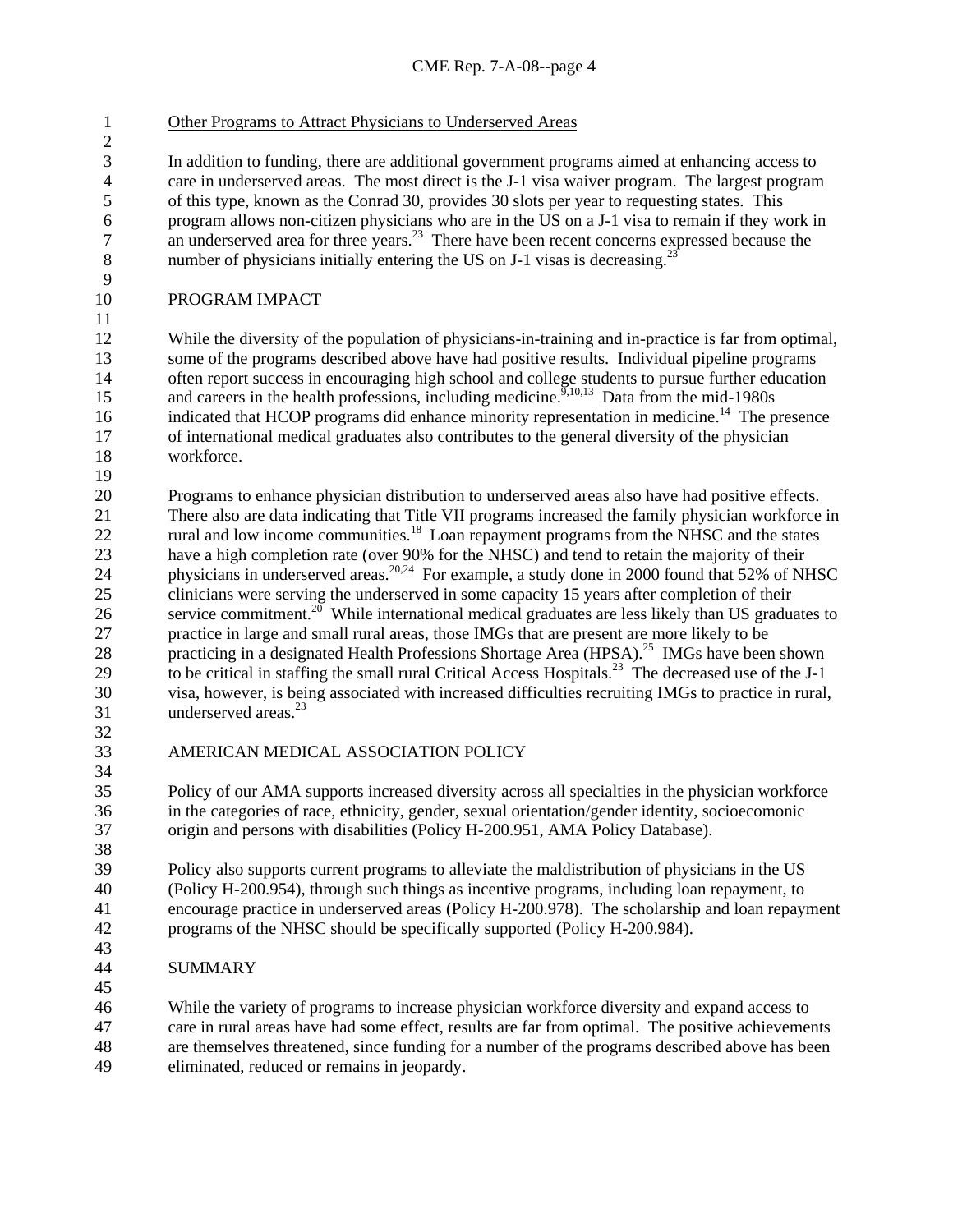In addition, there are multiple barriers to achieving the dual goals of workforce diversity and access to care for the underserved.. At the 2008 Interim Meeting, the Council on Medical Education will summarize these barriers as part of a report on the success of incentive programs aimed at recruiting and retaining physicians in underserved areas. 1  $\mathcal{L}$ 3 4 5

## 6 RECOMMENDATIONS

14

18

25

Therefore, the Council on Medical Education recommends that the following be adopted and that the remainder of this report be filed.

- 11 12 13 1. That American Medical Association Policies H-200.951, "Strategies for Enhancing Diversity in the Physician Workforce," and H-200.054, "US Physician Shortage" be reaffirmed. (Reaffirm HOD Policy)
- 15 16 17 2. That our AMA continue to advocate for programs that promote diversity in the US medical workforce, such as pipeline programs to medical schools. (Directive to Take Action)
- 19 20 21 22 23 24 3. That our AMA continue to advocate for adequate funding for federal and state programs that promote interest in practice in underserved areas, such as those under Title VII of the Public Health Service Act, scholarship and loan repayment programs under the National Health Services Corps and state programs, state Area Health Education Centers, and Conrad 30, and also encourage the development of a centralized database of scholarship and loan repayment programs. (Directive to Take Action)
- 26 27 28 4. That our AMA continue to study the factors that support and those that act against the choice to practice in an underserved area, and report the findings and solutions at the 2008 Interim Meeting. (Directive to Take Action)

Fiscal Note: \$7,500 for staff time to research the indicated issues and to advocate as directed.

Complete references for this report are available from the Medical Education Group.